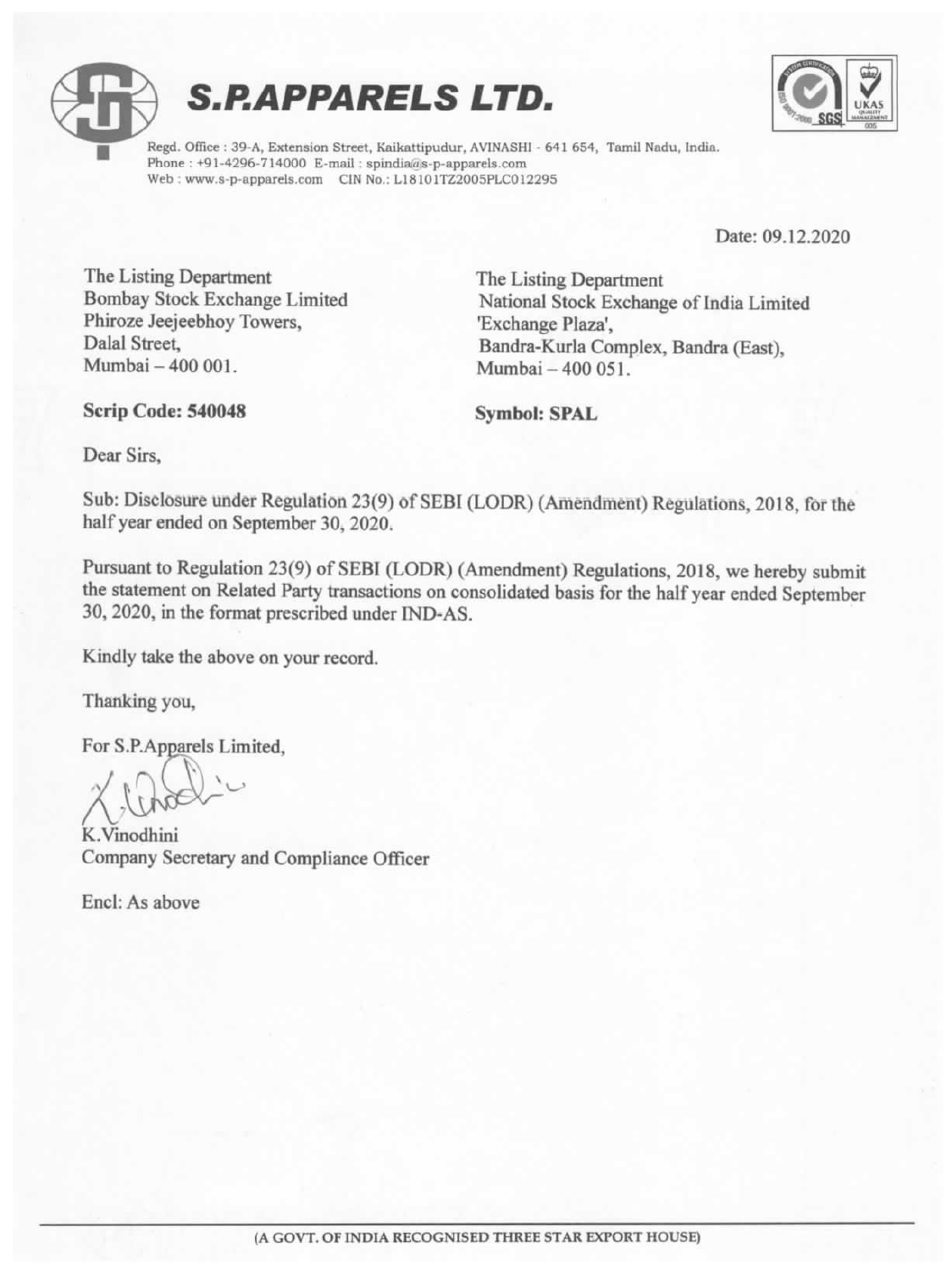



t Regd. Office : 39-A, Extension Street, Kaikattipudur, AVINASHI - 641 654, Tamil Nadu, India. Phone : +91-4296-714000 E-mail : spindia@s-p-apparels.com Web : www.s-p-apparels.com CIN No.: L18101TZ2005PLC012295

#### Consolidated Statement of Related Party Transactions

#### (A) Relationships

Enterprises owned or significantly influenced by Key Management Personnel or their relatives

- 1. Crocodile Products Private Limited
- 2. S.P. Apparels UK (P) Ltd
- 3. Poornam Enterprises Private Limited
- 4. S.P.Lifestyles
- 5. S P Superfine Cotton Mills Private Limited
- 6. S.P.Retail Brand Limited
- 7. S.P.Textiles

# Other Related Parties with whom transactions have taken place during the year

- NIL

### Key Management Personnel

- 1. Mr.P.Sundararajan Managing Director
- 2. Mrs.S.Latha Executive Director (Wife of Mr.P.Sundararajan)
- 3. Mr.S.Chenduran Whole Time Director (Son of Mr.P.Sundararajan) 1. Crocodile Products Private Limited<br>
2. S.P. Apparels UK (P) Ltd<br>
3. Poornam Enterprises Private Limited<br>
4. S.P.Lifestyles<br>
5. S P Superfine Cotton Mills Private Limited<br>
6. S.P.Retail Brand Limited<br>
7. S.P.Textiles<br>
Ot
	- 4. Mrs.P.V.Jeeva Chief Executive Officer Garment Division
	- 5. Mr.V.Balaji Chief Financial Officer
	- 6. Mrs.K.Vinodhini Company Secretary and Compliance Officer